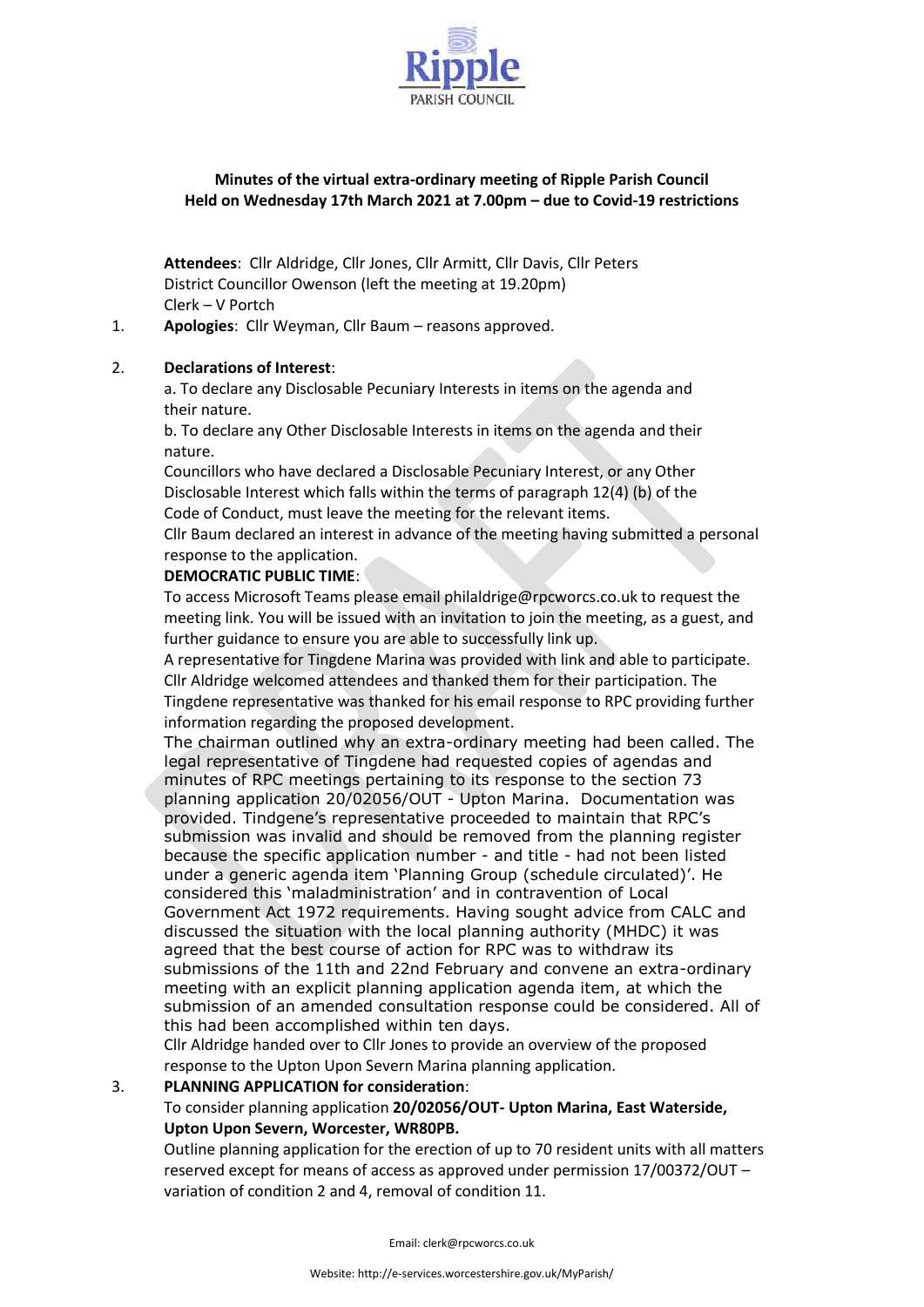

a) To confirm withdrawal of RPC consultation responses to MHDC dated 11/2/21 and 22/2/21.

Cllr Jones confirmed that the original two submissions provided by RPC to MHDC in respect of this application had been formally withdrawn and the withdrawal acknowledged by MHDC Planning Department.

b) To consider the application for submission of an amended consultation response.

Cllr Jones provided a detailed overview of the application and the concerns of RPC and those raised by residents. These had been previously circulated and covered flooding, pedestrian safety, no cycle lane provision, no cycle or pedestrian route to provide a link and safe access to East Waterside, and despite the lack of a bus service no provision of designated bus stops in proximity to the site. Major concerns regarding localised flooding and A4104 road closures despite the recent raising of the road and proposals to build an access road over land known to flood. The safety of road users accessing and leaving the site also provide major concerns. It was suggested that a central "filter" lane should be considered.

The Applicants had submitted an email to the Council that afternoon and this was considered. It promised an update to the flood risk assessment submitted and approved at the time of the original application, at the time of the original application, together with new flood datum. The applicant also offered to consider the possibility of a combined cycle/footpath from the emergency exit location through the proposed housing site to link up with the Marina site and onwards to East Waterside. This would have to be included in any subsequent detailed planning application for the site.

This led to various options regarding recommendations, refusal, deferral but if a deferral was proposed to allow the applicant to submit the information indicated, RPC would ask for further consultation.

The Tingdene representative requested to advise the meeting (via Teams Chat) that the last two appeals on this site, and the one at Waterside, have both succeeded on the basis of evidence and resulted in costs awards against the LPA, for unreasonable refusals. Cllr Jones interjected that he was not sure that RPC should be swayed by that information.

Cllr Davis was of the opinion that ultimately the LPA was responsible for the decision and RPC could only as lay people provide comments based on their residents' concerns and local knowledge relating to the location (i.e. flooding issues and closure of the A4104 in adverse weather).

Cllr Aldridge proposed that RPC provide a recommendation of "Deferral", a vote on this recommendation was unanimously agreed.

Proposed by Cllr Aldridge Seconded by: Cllr Davis

Prior to this meeting Cllr Jones had circulated a revised submission to MHDC, it was proposed and unanimously agreed that this submission would be submitted to MHDC. Having further discussed the case it was proposed and unanimously agreed to resubmit the Councils concerns to MHDC.

Proposed by: Cllr Aldridge Seconded by: Cllr Armitt

4. **A38/A4104 roundabout Community Liaison Group**: Feedback from the initial meeting of this group.

Cllr Jones reported that the groups' first meeting had 12 attendees, chaired by County Councillor Paul Middlebrough. The land had now been purchased from Croome Estate and archaeological surveys were being carried out. A Great Crested Newt Licence has